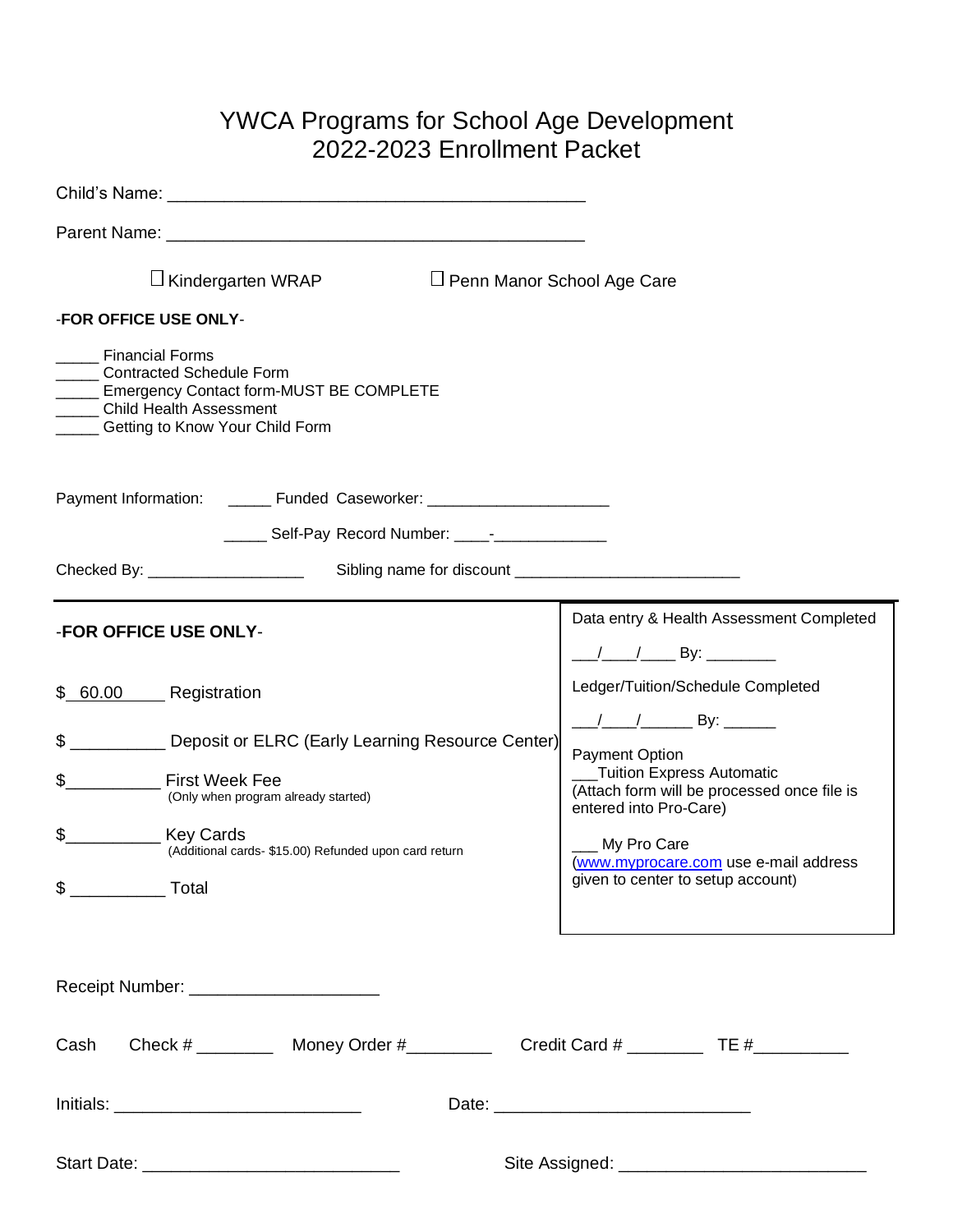# YWCA Lancaster

# **School Age Childcare Program**

Penn Manor School District

2022-2023

|                                                                                                                |                              |  | Start Date: ______________ |                |  |
|----------------------------------------------------------------------------------------------------------------|------------------------------|--|----------------------------|----------------|--|
| Age: ____________                                                                                              | Birthdate: _________________ |  | Gender: Race: Race:        | Grade: (22-23) |  |
|                                                                                                                |                              |  |                            |                |  |
|                                                                                                                |                              |  |                            |                |  |
| Marketing: Newspaper Add Magazine Chine Returning Family By Friends or Families Chier                          |                              |  |                            |                |  |
| Marital Status: Single Married Significant Other Divorced Separated, Widowed                                   |                              |  |                            |                |  |
| Annual Household Income: \$0-\$9999 \$10,000-\$14,999 \$15,000-\$24,999 \$25,000-\$34,999 \$35,000-\$49,999    |                              |  |                            |                |  |
| 55,000-\$74,999 \$75,000-above Number of household members: \[\ftareformation required for YWCA funding source |                              |  |                            |                |  |

**Please attach an IEP (Individualized Education Plan) or IFSP (Individualized Family Service Plans) for your child if applicable. Indicate with a check mark one of the following:**

I am providing a copy of my child's IEP/IFSP

I am not providing a copy of my child's IEP/IFS

This is not applicable to my child

### **PUBLICITY AND PHOTO CONSENT AND RELEASE**

For good consideration, which I hereby acknowledge, I grant to the YWCA Lancaster ("the YWCA") and its licensees, successors and assigns (collectively called the "Licensed Parties") worldwide, absolute, and irrevocable permission to use, reproduce, print and/or publish my name, likeness, image, voice, and/or appearance ("the Material") in any media, including but not limited to photographs, video recordings, audiotapes, digital images in which I may be included intact or in part, composite or distorted in character, sound or form, without restriction as to changes or transformations in conjunction with my own or a fictitious name, or reproduction hereof. I agree that the Material may be used for any purpose consistent with the YWCA's mission, including in new releases,' advertisements, publications, marketing campaigns, media coverage, videos, web sites, billboards, and any other promotional or educational materials compiled by or on behalf of the YWCA.

I understand and agree that the YWCA has and will have complete ownership of the Material, and that I will not receive any compensation for the use of the Material.

I hereby release the Licensed Parties from any and all claims out of their use of the Material as agreed to in this document, including without limitation any claims based on the right of publicity or privacy, misappropriation, or misuse of image, and/or defamation, including liability by virtue of blurring, distortion, alteration, optical illusion, or use in composite form whether international or otherwise. I further hereby waive any future right to prior review of any use of the Material.

Permission is granted for photo/video reproduction of my child to be used in YWCA Lancaster publications, social media, and classroom purposes.

Permission is NOT granted for photo/video reproduction of my child to be used in YWCA Lancaster publications, social media, and classroom purposes

Parent/Guardian's Signature **Child's Name** Child's Name **Date** Date

\_\_\_\_\_\_\_\_\_\_\_\_\_\_\_\_\_\_\_\_\_\_\_\_\_\_\_\_\_\_\_\_\_\_\_\_\_\_\_\_\_\_\_ \_\_\_\_\_\_\_\_\_\_\_\_\_\_\_\_\_\_\_\_\_\_\_\_\_\_\_\_\_\_\_\_\_ \_\_\_\_\_\_\_\_\_\_\_

*Please sign and date below that you have received the YWCA Lancaster Penn Manor School Age Child Care Parent Handbook.*

 $\frac{1}{2}$  ,  $\frac{1}{2}$  ,  $\frac{1}{2}$  ,  $\frac{1}{2}$  ,  $\frac{1}{2}$  ,  $\frac{1}{2}$  ,  $\frac{1}{2}$  ,  $\frac{1}{2}$  ,  $\frac{1}{2}$  ,  $\frac{1}{2}$  ,  $\frac{1}{2}$  ,  $\frac{1}{2}$  ,  $\frac{1}{2}$  ,  $\frac{1}{2}$  ,  $\frac{1}{2}$  ,  $\frac{1}{2}$  ,  $\frac{1}{2}$  ,  $\frac{1}{2}$  ,  $\frac{1$ 

Parent/Guardian's Signature Date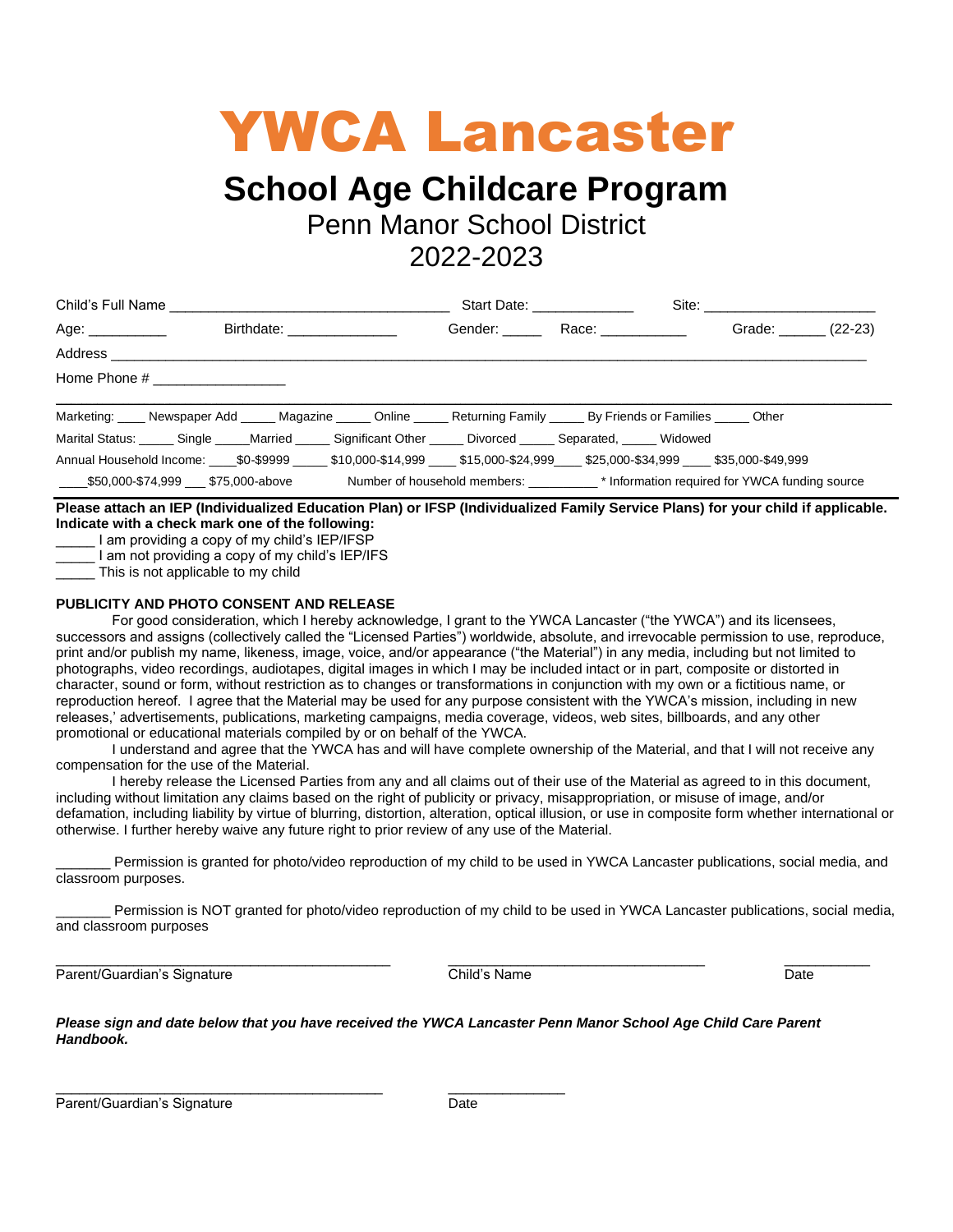#### **Child's Name: Site: Site: Site: Site: Site: Site: Site: Site: Site: Site: Site: Site: Site: Site: Site: Site: Site: Site: Site: Site: Site: Site: Site: Site: Site: Site:**

#### **FINANCIAL INFORMATION**

- 1. At the time of enrollment, a deposit/co-pay equal to the amount of one contracted week is required; in addition to the Registration and security card fees. The deposit will be credited for the last week of service assuming a two week (14 days) written notice has been given. **These fees are non-refundable.**
- **2. Please call Early Learning Resource Center at (717) 393-4004 for more information on subsidized care.**
- 3. I understand my bill will be sent weekly via email to the address I have provided to the YWCA Lancaster. It is my responsibility to review all correspondence sent from the YWCA Lancaster.
- 4. I understand that there is an annual non-refundable registration fee for all Programs, and I understand that all Program fees are based on my contracted schedule. I agree to pay in advance for each week my child is contracted. I also understand that payment is due the Thursday before the week that service is needed.
- 5. I understand that billing is based on the full time or part time enrollment for which I have contracted and not for actual attendance. I understand that no fees will be credited to my account if my child is ill or fails to attend.
- 6. If my child is out due to COVID quarantine, doctor appointments, Non School Days, Holidays, illness, family emergencies, vacation, inclement weather, or any other reasons they are not present for the program, my account will be charged for staffing and holding my child's spot and any of those instances will be counted as an absence.
- 7. I agree to pay late fees of \$5/minute if my child is not picked up by 6:00 pm during program at Penn Manor and 5:00 pm during Non-School days care provided at 110 North Lime Street, Pick up by 5:00 pm. I understand that if my late pick up is consistent it can result in my child's removal from the program.
- 8. I understand that if my ELRC funding is discontinued I am responsible to pay the entire fee. Per ELRC regulations, if I reach 40 days absent from the program, I am responsible to pay the Center the daily rate for each day absents after the first 40 days.
- 9. I understand that failure to pay my contracted fees or an unpaid balance will result in my childcare services being interrupted until said balance is addressed. I understand that there is a **\$25 charge for all returned checks or declined payments.** Checks are to be made payable to YWCA Lancaster. I understand that it is my responsibility to keep statements, receipts, or canceled checks for income tax purposes. YWCA Lancaster's Federal ID number is 23-1352609.

#### **PROGRAM INFORMATION**

- 1. All designated individuals understand that my child may not be left on school grounds without supervision. I understand that staff are not prepared to accept my child until 6:30 a.m. I will sign my child in each morning and out each evening.
- 2. I understand all forms with the exception of the health assessment must be completed prior to my child starting the program.
- 3. I understand that I must provide a current health assessment, along with a current vaccination record for my child within 30 days of starting the program. I understand that the YWCA Lancaster reserves the right to suspend care until said assessment is provided.
- 4. I understand that my child may not attend the program with any illness that threatens the health of other children. I will be asked to pick up my child from the program if he/she has a suspected contagious illness.
- 5. I understand that no medication is administered unless I fill out the medication log completely. Written instructions from a physician are required for medication administration. All medication must be in the original prescription bottle.
- 6. I understand that staff must release children to parents unless a court order indicating sole custody is provided to the Program Director. I also understand that I need to give written permission allowing staff to release my child to any individual other than the parent/guardian or those persons listed on Emergency contact form.
- 7. I understand that all YWCA childcare programs are state licensed programs and that all staff are mandated reporters who are required to report any evidence of suspected abuse/neglect to ChildLine.
- 8. I understand that I am responsible for any damages resulting from my child's actions to either YWCA Lancaster or school property. The price of any damaged items will be added to my weekly bill.
- 9. I waive any claim for bodily injury or property damage against any municipalities or boroughs in which YWCA Lancaster programs participate.
- 10. In accordance with applicable Federal and State civil rights laws and regulatory requirements, you, and your child, as clients of the YWCA Lancaster, have the right:

-To be provided services by YWCA Lancaster and to be referred for services at other facilities without regard to your race, color, sexual orientation, religious creed, disability, ancestry, national origin, age, or sex.

-Program services shall be made accessible to persons with disabilities through the most practical and economically feasible methods available. These methods include, but are not limited to equipment redesign, the provision of aids, and the use of alternative services delivery locations. Structural modifications shall be considered only as a last resort among available methods.

-If you feel you have been discriminated against on the basis of your race, color religious creed, disability, ancestry, national origin, age or sex, complaints of discrimination may be filed with any of the following:

| <b>YWCA Lancaster</b>                                                    |                                                                                                                                        | Department of Human Services                                                                                                            |                                                                                                                                                                                   |
|--------------------------------------------------------------------------|----------------------------------------------------------------------------------------------------------------------------------------|-----------------------------------------------------------------------------------------------------------------------------------------|-----------------------------------------------------------------------------------------------------------------------------------------------------------------------------------|
| Att.: Christopher Bevans<br>110 North Lime Street<br>Lancaster, PA 17602 | PA Human Relations Comm.<br>Harrisburg Regional Office<br>333 Market Street-8th Floor<br>Harrisburg, PA 17101<br>www.Ywcalancaster.org | Bureau of Equal Opportunity<br>Room 223, Health & Welfare<br><b>Building</b><br>P.O. Box 2675<br>Harrisburg, PA 17105<br>www.dhs.pa.gov | U.S. Department of Health and<br><b>Human Services</b><br>Office for Civil Rights<br>Suite 372, Public Ledger Building<br>150 S. Independence Mall West<br>Philadelphia, PA 19106 |

11. I will notify the YWCA Lancaster of any change on the enrollment forms and will verify by signature that all information is correct semi-annually.

| Primary Parent/Guardian Signature                                                                                       | Date | <b>YWCA Lancaster Signature</b> | Date |
|-------------------------------------------------------------------------------------------------------------------------|------|---------------------------------|------|
| Secondary Parent/Guardian Signature (optional)                                                                          | Date |                                 |      |
| Please sign after January 2023 Annual Review<br>I have reviewed my child's registration and made necessary corrections. |      |                                 |      |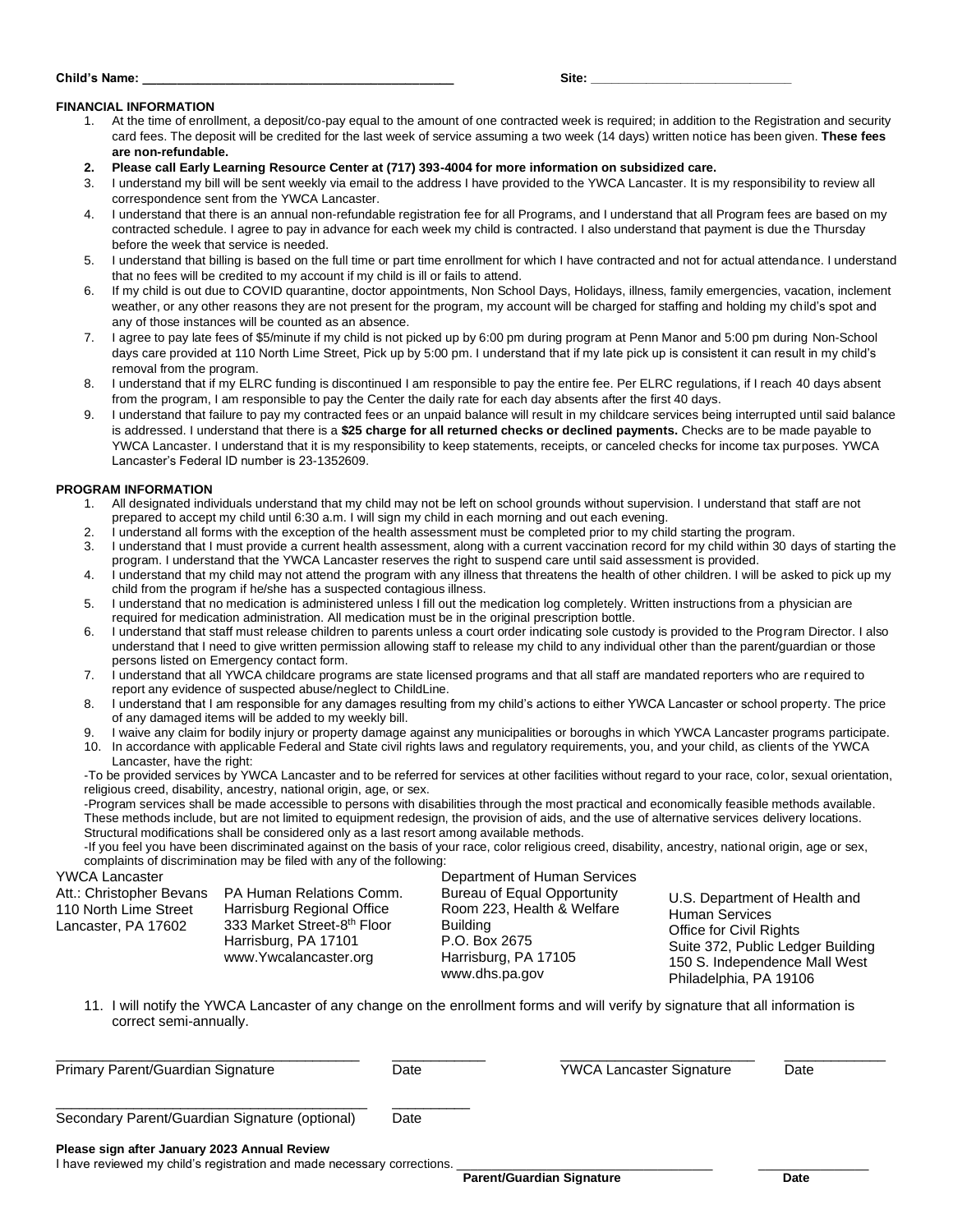# CHILD HEALTH ASSESSMENT

| CHILD'S NAME: (LAST)                                                       |                                                                                                                             | (FIRST)                                                                                                                                    |               | PARENT/GUARDIAN: |                                       |                                              |                                                                                                                                                                                                                                   |                                                                                                                          |
|----------------------------------------------------------------------------|-----------------------------------------------------------------------------------------------------------------------------|--------------------------------------------------------------------------------------------------------------------------------------------|---------------|------------------|---------------------------------------|----------------------------------------------|-----------------------------------------------------------------------------------------------------------------------------------------------------------------------------------------------------------------------------------|--------------------------------------------------------------------------------------------------------------------------|
| DATE OF BIRTH:                                                             |                                                                                                                             | HOME PHONE:                                                                                                                                |               | ADDRESS:         |                                       |                                              |                                                                                                                                                                                                                                   |                                                                                                                          |
| CHILD CARE FACILITY NAME:                                                  |                                                                                                                             |                                                                                                                                            |               |                  |                                       |                                              |                                                                                                                                                                                                                                   |                                                                                                                          |
| FACILITY PHONE:<br>COUNTY:                                                 |                                                                                                                             |                                                                                                                                            | WORK PHONE:   |                  |                                       |                                              |                                                                                                                                                                                                                                   |                                                                                                                          |
|                                                                            |                                                                                                                             |                                                                                                                                            |               |                  |                                       |                                              |                                                                                                                                                                                                                                   |                                                                                                                          |
|                                                                            |                                                                                                                             | PA child care providers must document that enrolled children have received age appropriate health services and immunizations that meet the |               |                  |                                       |                                              | current schedule of the American Academy of Pediatrics 141 Northwest Point Blvd., Elk Grove Village, IL 60007. The schedule is available at<br>< www.aap.org > or Faxback 847/758-0391 (document#9535 and#9807). Print copies pro |                                                                                                                          |
|                                                                            |                                                                                                                             |                                                                                                                                            |               |                  |                                       |                                              |                                                                                                                                                                                                                                   |                                                                                                                          |
| Health history and medical information pertinent to routine child care and |                                                                                                                             |                                                                                                                                            |               |                  |                                       | Date of most recent well-child exam:         |                                                                                                                                                                                                                                   |                                                                                                                          |
| emergencies (describe, ifany):                                             |                                                                                                                             |                                                                                                                                            |               |                  |                                       |                                              |                                                                                                                                                                                                                                   |                                                                                                                          |
| <b>D</b> NONE                                                              |                                                                                                                             |                                                                                                                                            |               |                  |                                       |                                              |                                                                                                                                                                                                                                   |                                                                                                                          |
| Allergiesto food or medicine (describe, if any):<br>$\neg$ NONE            |                                                                                                                             |                                                                                                                                            |               |                  |                                       | facility needs 2 copies.                     |                                                                                                                                                                                                                                   | Do not omit any information. This form may be updated by<br>health professional. (Initial and date new data.) Child care |
| <b>LENGTH/HEIGHT</b>                                                       |                                                                                                                             |                                                                                                                                            | <b>WEIGHT</b> |                  |                                       | <b>HEAD CIRCUMFERENCE</b>                    |                                                                                                                                                                                                                                   | <b>BLOOD PRESSURE</b>                                                                                                    |
|                                                                            |                                                                                                                             |                                                                                                                                            |               |                  |                                       |                                              |                                                                                                                                                                                                                                   | (BEGINNING AT AGE 3)                                                                                                     |
|                                                                            |                                                                                                                             |                                                                                                                                            |               |                  |                                       | $IN/CM$ %ILE $\_\_\_\_\_\_\_\_\_\_$          |                                                                                                                                                                                                                                   |                                                                                                                          |
| PHYSICAL EXAMINATION                                                       |                                                                                                                             | <b>図=NORMAL</b>                                                                                                                            |               |                  |                                       | <b>IF ABNORMAL - COMMENTS</b>                |                                                                                                                                                                                                                                   |                                                                                                                          |
| HEAD/EARS/EYES/NOSE/THROAT                                                 |                                                                                                                             |                                                                                                                                            |               |                  |                                       |                                              |                                                                                                                                                                                                                                   |                                                                                                                          |
| <b>TEETH</b>                                                               |                                                                                                                             |                                                                                                                                            |               |                  |                                       |                                              |                                                                                                                                                                                                                                   |                                                                                                                          |
| <b>CARDIORESPIRATORY</b>                                                   |                                                                                                                             |                                                                                                                                            |               |                  |                                       |                                              |                                                                                                                                                                                                                                   |                                                                                                                          |
| <b>ABDOMEN/GI</b>                                                          |                                                                                                                             |                                                                                                                                            |               |                  |                                       |                                              |                                                                                                                                                                                                                                   |                                                                                                                          |
| <b>GENITALIA/BREASTS</b>                                                   |                                                                                                                             |                                                                                                                                            |               |                  |                                       |                                              |                                                                                                                                                                                                                                   |                                                                                                                          |
| EXTREMITIES/JOINTS/BACK/CHEST                                              |                                                                                                                             |                                                                                                                                            |               |                  |                                       |                                              |                                                                                                                                                                                                                                   |                                                                                                                          |
| <b>SKIN/LYMPH NODES</b>                                                    |                                                                                                                             |                                                                                                                                            |               |                  |                                       |                                              |                                                                                                                                                                                                                                   |                                                                                                                          |
| NEUROLOGIC & DEVELOPMENTAL                                                 |                                                                                                                             |                                                                                                                                            |               |                  |                                       |                                              |                                                                                                                                                                                                                                   |                                                                                                                          |
| <b>IMMUNIZATIONS</b>                                                       | <b>DATE</b>                                                                                                                 | <b>DATE</b>                                                                                                                                | <b>DATE</b>   |                  | <b>DATE</b>                           | <b>DATE</b>                                  |                                                                                                                                                                                                                                   | <b>COMMENTS</b>                                                                                                          |
| DTaP/DTP/Td                                                                |                                                                                                                             |                                                                                                                                            |               |                  |                                       |                                              |                                                                                                                                                                                                                                   |                                                                                                                          |
| <b>POLIO</b>                                                               |                                                                                                                             |                                                                                                                                            |               |                  |                                       |                                              |                                                                                                                                                                                                                                   |                                                                                                                          |
| HIB                                                                        |                                                                                                                             |                                                                                                                                            |               |                  |                                       |                                              |                                                                                                                                                                                                                                   |                                                                                                                          |
| HEP B                                                                      |                                                                                                                             |                                                                                                                                            |               |                  |                                       |                                              |                                                                                                                                                                                                                                   |                                                                                                                          |
| <b>MMR</b>                                                                 |                                                                                                                             |                                                                                                                                            |               |                  |                                       |                                              |                                                                                                                                                                                                                                   |                                                                                                                          |
| <b>VARICELLA</b>                                                           |                                                                                                                             |                                                                                                                                            |               |                  |                                       |                                              |                                                                                                                                                                                                                                   |                                                                                                                          |
| <b>MENINGOCOCCAL</b>                                                       |                                                                                                                             |                                                                                                                                            |               |                  |                                       |                                              |                                                                                                                                                                                                                                   |                                                                                                                          |
| <b>PNEUMOCOCCAL</b>                                                        |                                                                                                                             |                                                                                                                                            |               |                  |                                       |                                              |                                                                                                                                                                                                                                   |                                                                                                                          |
| <b>INFLUENZA</b>                                                           |                                                                                                                             |                                                                                                                                            |               |                  |                                       |                                              |                                                                                                                                                                                                                                   |                                                                                                                          |
| <b>HEP A</b>                                                               |                                                                                                                             |                                                                                                                                            |               |                  |                                       |                                              |                                                                                                                                                                                                                                   |                                                                                                                          |
| <b>ROTAVIRUS</b>                                                           |                                                                                                                             |                                                                                                                                            |               |                  |                                       |                                              |                                                                                                                                                                                                                                   |                                                                                                                          |
| <b>OTHER</b>                                                               |                                                                                                                             |                                                                                                                                            |               |                  |                                       |                                              |                                                                                                                                                                                                                                   |                                                                                                                          |
| <b>SCREENING TESTS</b>                                                     |                                                                                                                             | <b>DATE TEST DONE</b>                                                                                                                      |               |                  |                                       | NOTE HERE IF RESULTS ARE PENDING OR ABNORMAL |                                                                                                                                                                                                                                   |                                                                                                                          |
| LEAD                                                                       |                                                                                                                             |                                                                                                                                            |               |                  |                                       |                                              |                                                                                                                                                                                                                                   |                                                                                                                          |
| ANEMIA (HGB/HCT)                                                           |                                                                                                                             |                                                                                                                                            |               |                  |                                       |                                              |                                                                                                                                                                                                                                   |                                                                                                                          |
| URINALYSIS (UA) at age 5)                                                  |                                                                                                                             |                                                                                                                                            |               |                  |                                       |                                              |                                                                                                                                                                                                                                   |                                                                                                                          |
| HEARING (subjective until age 4)                                           |                                                                                                                             |                                                                                                                                            |               |                  |                                       |                                              |                                                                                                                                                                                                                                   |                                                                                                                          |
| VISION (subjective until age 3)                                            |                                                                                                                             |                                                                                                                                            |               |                  |                                       |                                              |                                                                                                                                                                                                                                   |                                                                                                                          |
| PROFESSIONAL DENTAL EXAM                                                   |                                                                                                                             |                                                                                                                                            |               |                  |                                       |                                              |                                                                                                                                                                                                                                   |                                                                                                                          |
|                                                                            | HEALTH PROBLEMS OR SPECIAL NEEDS, RECOMMENDED TREATMENT/MEDICATIONS/SPECIAL CARE (ATTACH ADDITIONAL SHEETS<br>IF NECESSARY) |                                                                                                                                            |               |                  |                                       |                                              |                                                                                                                                                                                                                                   |                                                                                                                          |
| <b>NONE</b>                                                                |                                                                                                                             |                                                                                                                                            |               |                  | <b>NEXT APPOINTMENT - MONTH/YEAR:</b> |                                              |                                                                                                                                                                                                                                   |                                                                                                                          |
| MEDICAL CARE PROVIDER:                                                     |                                                                                                                             |                                                                                                                                            |               |                  |                                       | SIGNATURE OF PHYSICIAN OR CRNP:              |                                                                                                                                                                                                                                   |                                                                                                                          |
| ADDRESS:                                                                   |                                                                                                                             |                                                                                                                                            |               |                  |                                       |                                              |                                                                                                                                                                                                                                   |                                                                                                                          |
|                                                                            |                                                                                                                             |                                                                                                                                            | PHONE:        |                  |                                       |                                              |                                                                                                                                                                                                                                   |                                                                                                                          |
|                                                                            |                                                                                                                             |                                                                                                                                            |               |                  | LICENSE NUMBER:                       |                                              |                                                                                                                                                                                                                                   | DATE FORM SIGNED:                                                                                                        |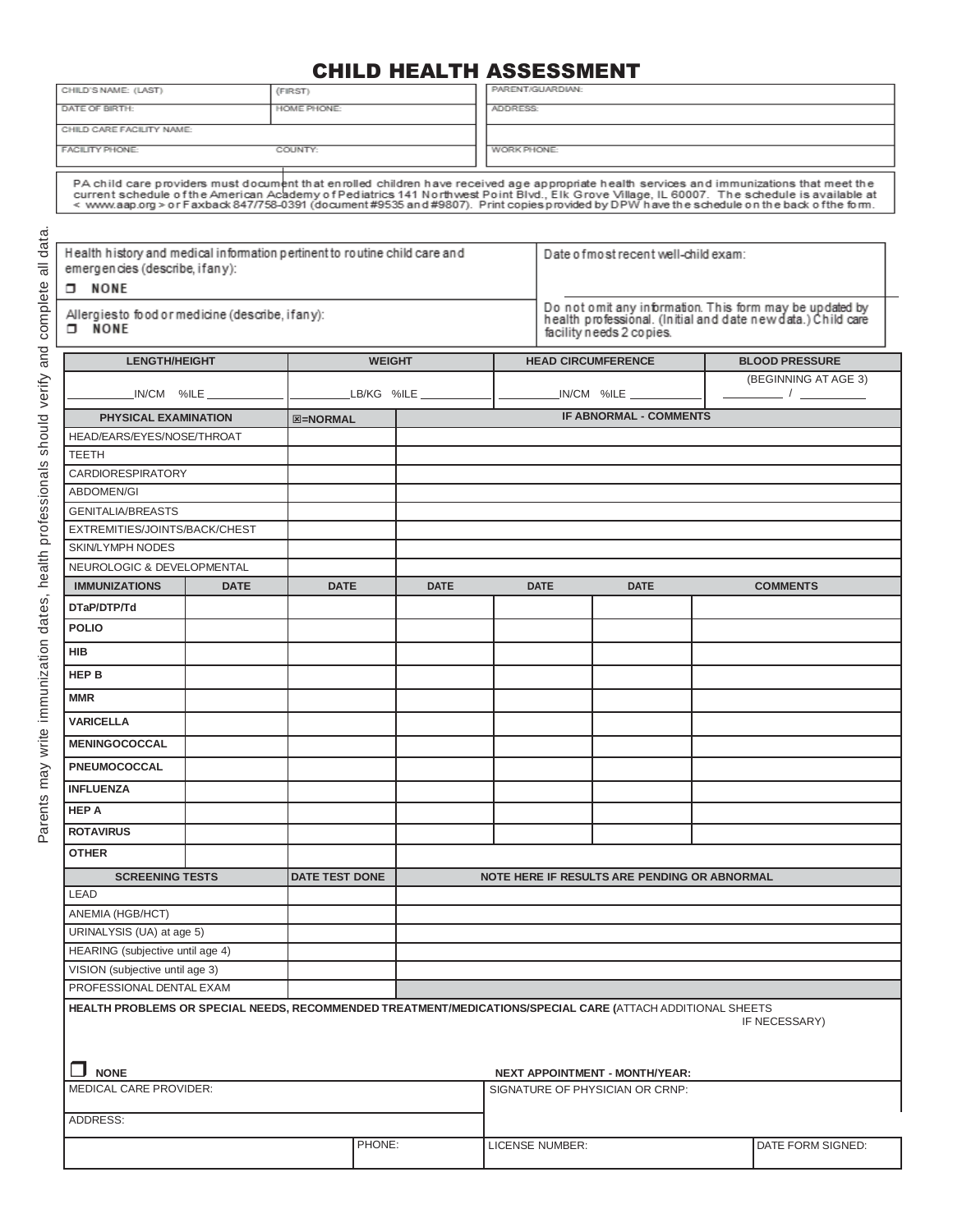# **EMERGENCY CONTACT / PARENTAL CONSENT FORM**

55 PA CODE CHAPTERS 3270.124(a)(b), 3270.181 & .182, 3280 124 (a)(b), 3280.181 & .182: 3290.124 (a)(b). 33290.181 & .182

| <b>CHILD'S NAME</b>                                                                      | <b>BIRTHDATE</b>               |                                                     |
|------------------------------------------------------------------------------------------|--------------------------------|-----------------------------------------------------|
| <b>ADDRESS</b>                                                                           |                                |                                                     |
| <b>MOTHER'S NAME/LEGAL GUARDIAN</b>                                                      |                                | <b>HOME TELEPHONE NUMBER</b>                        |
| <b>ADDRESS</b>                                                                           |                                |                                                     |
| <b>BUSINESS NAME</b>                                                                     |                                | <b>BUSINESS TELEPHONE NUMBER</b>                    |
| <b>ADDRESS</b>                                                                           |                                |                                                     |
| <b>FATHER'S NAME/LEGAL GUARDIAN</b>                                                      |                                | <b>HOME TELEPHONE NUMBER</b>                        |
| <b>ADDRESS</b>                                                                           |                                |                                                     |
| <b>BUSINESS NAME</b>                                                                     |                                | <b>BUSINESS TELEPHONE NUMBER</b>                    |
| <b>ADDRESS</b>                                                                           |                                |                                                     |
| <b>EMERGENCY CONTACT PERSON(S) NAME</b>                                                  |                                | TELEPHONE NUMBER WHEN CHILD IS IN CARE              |
|                                                                                          |                                |                                                     |
| PERSON(S) TO WHOM CHILD MAY BE RELEASE NAME                                              | <b>ADDRESS</b>                 | TELEPHONE NUMBER WHEN CHILD IS IN CARE              |
|                                                                                          |                                |                                                     |
| NAME OF CHILD'S PHYSICIAN/MEDICAL CARE PROVIDER                                          |                                | <b>TELEPHONE NUMBER</b>                             |
| <b>ADDRESS</b>                                                                           |                                |                                                     |
| SPECIAL DISABILITIES (IF ANY)                                                            |                                | ALLERGIES (INCLUDING MEDICATION REACTION)           |
| MEDICAL or DIETARY INFORMATION NECESSARY IN AN EMERGENCY                                 | MEDICATION, SPECIAL CONDITIONS |                                                     |
| ADDITIONAL INFORMATION ON SPECIAL NEEDS OF CHILD                                         |                                |                                                     |
| HEALTH INSURANCE COVERAGE FOR CHILD or MEDICAL ASSISTANCE BENEF POLICY NUMBER (REQUIRED) |                                |                                                     |
| PARENT'S SIGNATURE IS REQUIRED FOR EACH ITEM BELOW TO INDICATE PARENTAL CONSENT          |                                |                                                     |
| <b>OBTAINING EMERGENCY MEDICAL CARE</b>                                                  |                                | <b>ADMINISTRATION OF MINOR FIRST AID PROCEDURES</b> |
| <b>WALKS AND TRIPS</b>                                                                   |                                | <b>SUNSCREEN APPLICATION</b>                        |
| <b>TRANSPORTATION BY THE FACILITY</b>                                                    | <b>WADING</b>                  |                                                     |
| <b>PERIODIC REVIEW</b>                                                                   |                                |                                                     |

SIGNATURE OF PARENT or GUARDIAN DATE

SIGNATURE OF PARENT or GUARDIAN DATE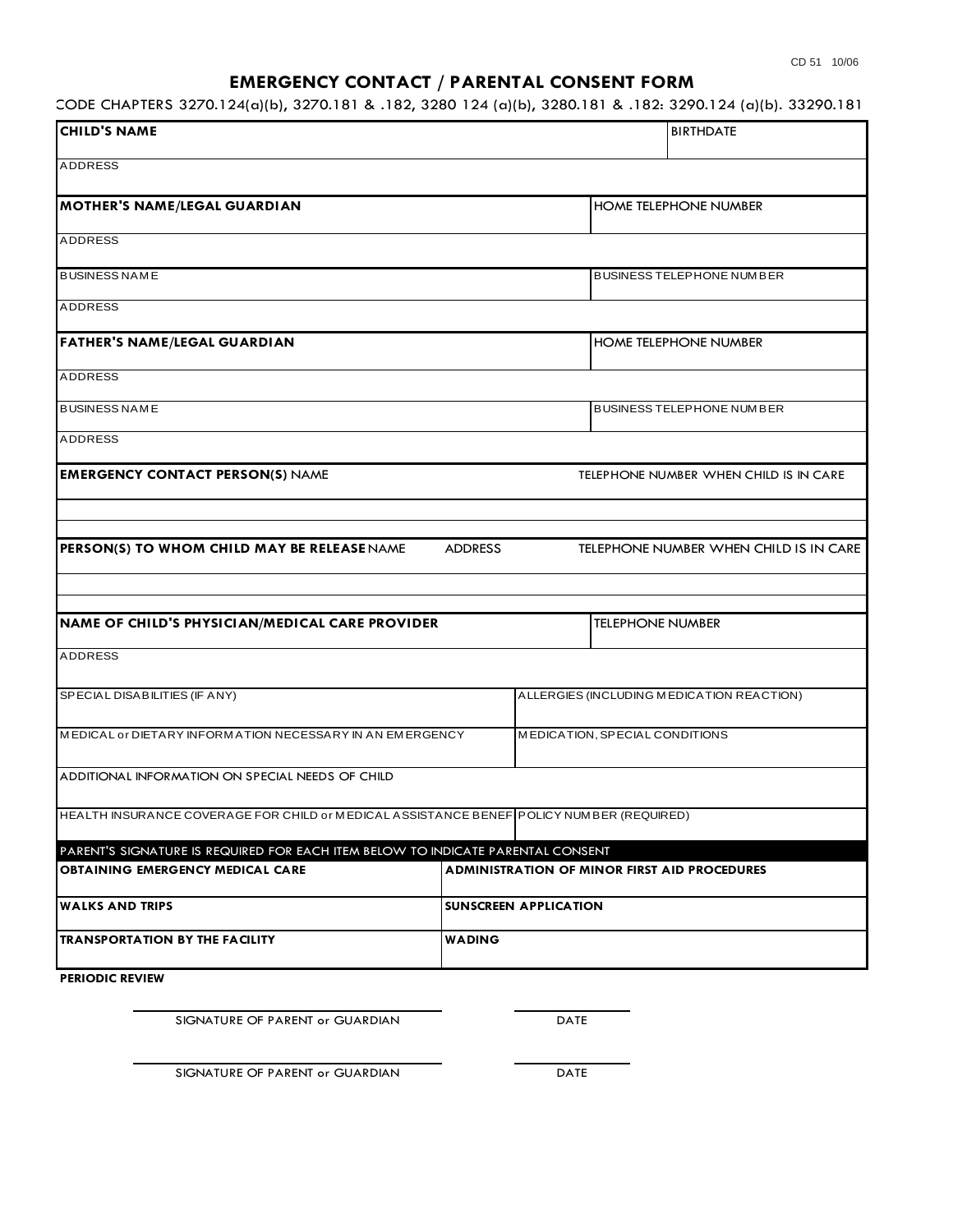## **Financial Information 2022-2023 YWCA Lancaster Rates**

| ELRC clients will be charged the daily rate for days of absence after the 40 <sup>th</sup> absence, starting the 41st day of absence. |                          |                                 |  |  |  |
|---------------------------------------------------------------------------------------------------------------------------------------|--------------------------|---------------------------------|--|--|--|
| <b>ELRC Rates</b>                                                                                                                     | Full-time per day        | Part-time per day under 5 hours |  |  |  |
| Infants                                                                                                                               | \$59.00                  | \$52.00                         |  |  |  |
| Young Toddlers                                                                                                                        | \$59.00                  | \$52.00                         |  |  |  |
| <b>Older Toddlers</b>                                                                                                                 | \$59.00                  | \$52.00                         |  |  |  |
| Pre School/Pre-K Counts                                                                                                               | \$59.00                  | \$52.00                         |  |  |  |
| <b>School Age Students</b>                                                                                                            | \$38.00 BSP & ASP OR NSD | \$19.00 BSP/ASP                 |  |  |  |

| 2022-2023                                                                              | <b>Minimum</b><br>2 days | 3 Days               | 4 & 5 Days           |                                                                                                                                                                                                                                     |
|----------------------------------------------------------------------------------------|--------------------------|----------------------|----------------------|-------------------------------------------------------------------------------------------------------------------------------------------------------------------------------------------------------------------------------------|
| Before & <i><b>WrepC&amp;</b></i> After care<br>(633300 RNM 96ARAM)                    | \$45.00<br>\$125.00      | \$60.00              | \$90.00              | You Must Be contracted Motheband Hay the Fearly<br>Dismissal occupismissely to attend.                                                                                                                                              |
| (11:30AM-3:30 PM),<br>(3:30PM-6 PM)<br>No School Day charge (6:30AM-                   |                          |                      |                      | and between the state of the state of the state of the state of the state of the state of the state of the state of the state of the state of the state of the state of the state of the state of the state of the state of<br>day! |
| 5:30PM)<br>Wrap care                                                                   | \$30.00                  |                      |                      | We cannot accommodate NSD conviron bong tracted boay sool Day or Early<br>Dismissal.                                                                                                                                                |
| T.3UAM-3.3U PN                                                                         | \$100.00                 | \$135.00             | \$160.00             | يبماه عمة حبب معتمده وبية                                                                                                                                                                                                           |
| BSP(6:30AM-9AM)<br>ASP(3:30PM-6 PM)<br>Before BUY 30PARE 6M30AM<br>NSD(6:90AM)-5:30PM) | \$90.00<br>\$115.00      | \$120.00<br>\$150.00 | \$190.00<br>\$170.00 | All Early Motisex is sachard to for the Section Dentor deal views<br>are Discroidsed.<br>Must sign-up for day!                                                                                                                      |
|                                                                                        |                          |                      |                      |                                                                                                                                                                                                                                     |
| Wrap & After care (11:30AM-<br>3:30 PM), (3:30PM-6 PM)                                 | \$115.00                 | \$150.00             | \$170.00             | No extra charge for No School Day or Early<br>Dismissal.<br>Must sign-up for day!                                                                                                                                                   |

**\_\_\_\_\_\_\_\_\_\_\_\_\_\_\_\_\_\_\_\_\_\_\_\_\_\_\_\_ \_\_\_\_\_ \_\_\_\_\_\_\_\_\_\_\_\_\_\_\_\_\_\_\_\_\_\_\_\_\_\_\_\_\_ \_\_\_\_\_\_**

**Parent/Guardian's Signature Date** Date **Date** Staff Signature Date Date

Original- Parent/Guardian's Copy Copy- Child's File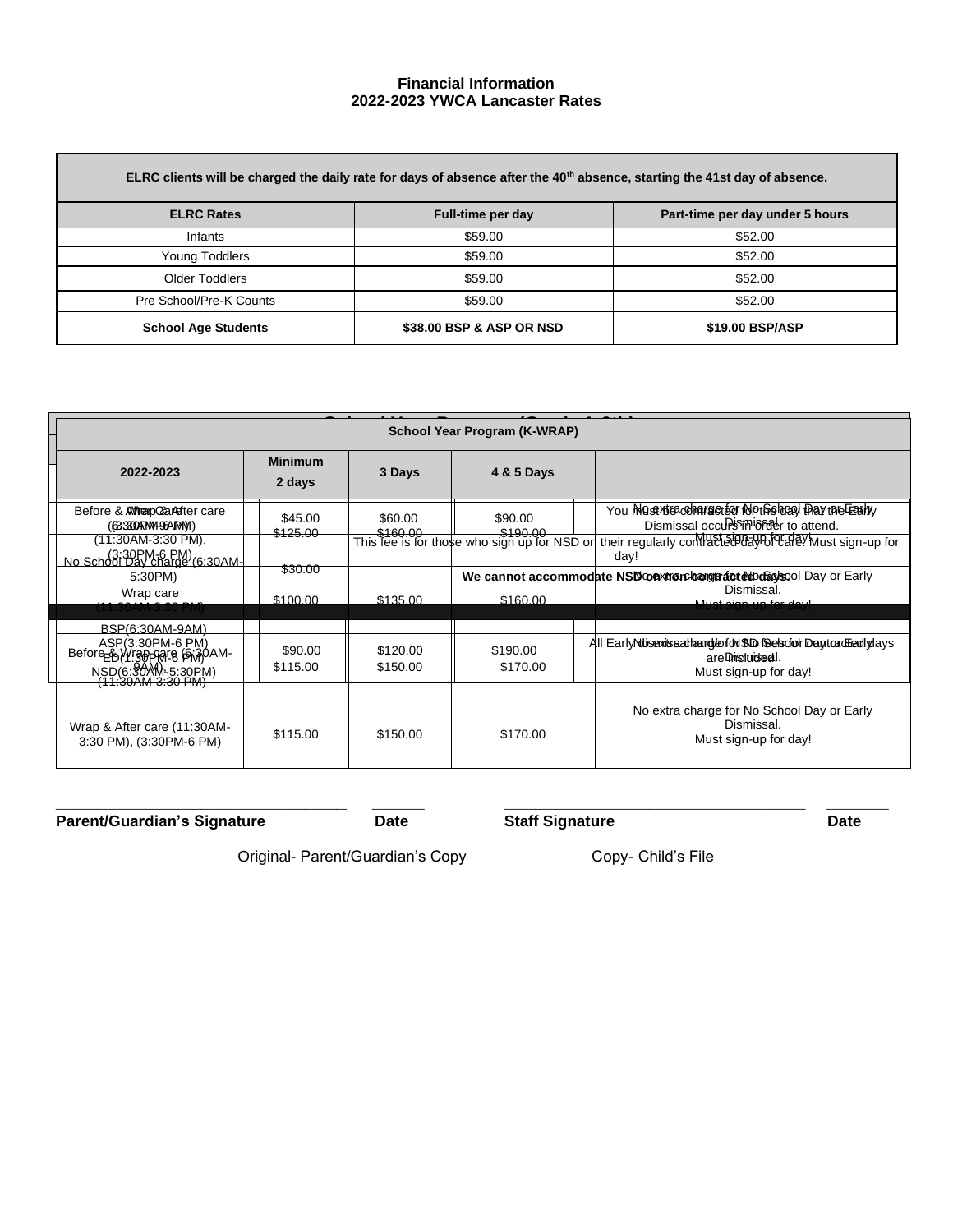# **Contracted Schedule Form**

|                                                   |                               | Start Date: ___________________  |
|---------------------------------------------------|-------------------------------|----------------------------------|
|                                                   | Date of Birth: Date of Birth: | Social Security #_______________ |
| Secondary Guardian Name: Secondary Guardian Name: | Date of Birth: Date of Birth: |                                  |
|                                                   |                               |                                  |

To provide a quality program for your child, program staff must be scheduled appropriately. YWCA staff are scheduled in relation to the number of children attending the program each day.

Schedules are established for the school year because we plan and staff for each child's contracted attendance. Parent(s)/Guardian(s) will be given the opportunity to revise the Contracted Schedule Form, if needed, up to two times per school year with a two weeks' (14 days) notice before the start of the requested change. All changes must be reviewed for space availability in the program requested and automatic approval should not be assumed. You must contact the SACC Administrative Team at 717-869-5002 to approve any changes to your contract.

**Your contracted fees do not change for days absent or if you are on vacation.** If you find your child will be absent from our program, you will need to contact 717-869-5005 by 9:00AM. This allows us to notify our staff and the secretaries of the respective schools in a timely manner.

If you need to terminate your care, a **two-week written notice** must be submitted to the SACC Administrative Team prior to the last day of attendance. If two weeks' notice is not given, **you will be charged two weeks' tuition from the time of withdrawal**.

I understand my bill will be sent weekly via email to the address I have provided the YWCA Lancaster. I agree to pay in advance for each week my child is contracted. I understand that payment is due Thursday prior to the following week's service.

### **Method of payment:**

- a. **Tuition Express is the preferred method of payment** at the YWCA Lancaster. By signing up, your account will always be current, and no late charge will be applied to your account. If funds are not available by Friday, you will receive a \$25 service charge for non-sufficient funds.
- b. **MyProCare** is a free online portal for you to access account information and easily pay tuition. Parents/Guardians can sign in and make credit card payments manually each week. Go to [www.myprocare.com.](http://www.myprocare.com/)
- c. Children who are picked up after our sites are closed at 6:00 pm for regular after school care or 5:30 pm for No School Day Care, will be charged a late fee of \$**5.00 per minute**, per child. Late pick up fees will be entered into the child/ren's account and must be paid with your next weekly fee payment.
- d. If the balance is not paid in full weekly, a delinquent payment fee charge of \$10 will be affixed to your account.

# **Persons My Child/ren Can Be Released To:**

The YWCA Lancaster has permission to release my child/ren to those persons(s) to whom is listed here:

Names: \_\_\_\_\_\_\_\_\_\_\_\_\_\_\_\_\_\_\_\_\_\_\_\_\_\_\_\_\_\_\_\_\_\_\_\_\_\_\_\_\_\_\_\_\_\_\_\_\_\_\_\_\_\_\_\_\_\_\_\_\_\_\_\_\_\_\_\_\_\_\_\_\_\_\_\_\_\_\_\_\_\_\_\_\_\_\_\_

# **Please check the days your child is to be contracted.**

Example: If you choose a 2-day minimum, you must identify which two days (example: Monday/Tuesday). Days may not be switched at any time unless you revise your contract.

| Total # of days contracted<br><b>Total Weekly Fee:</b> |                                   |                                 | Sibling name discount:         |                                |
|--------------------------------------------------------|-----------------------------------|---------------------------------|--------------------------------|--------------------------------|
| Monday                                                 | Tuesday                           | Wednesday                       | Thursday                       | Friday                         |
| BSP 6:30AM-9AM                                         | BSP 6:30AM-9AM                    | BSP 6:30AM-9AM                  | BSP 6:30AM-9AM                 | BSP 6:30AM-9AM                 |
| <b>WRAP 11:30AM-</b><br>$3:30$ PM                      | <b>WRAP 11:30AM-</b><br>$3:30$ PM | <b>WRAP 11:30AM-</b><br>3:30 PM | <b>WRAP 11:30AM-</b><br>3:30PM | <b>WRAP 11:30AM-</b><br>3:30PM |
| ASP 3:30PM-6PM                                         | ASP 3:30PM-6PM                    | ASP 3:30 PM-6PM                 | ASP 3:30PM-6PM                 | ASP 3:30PM-6PM                 |

**\_\_\_\_\_\_\_\_\_\_\_\_\_\_\_\_\_\_\_\_\_\_\_\_\_\_\_\_ \_\_\_\_\_ \_\_\_\_\_\_\_\_\_\_\_\_\_\_\_\_\_\_\_\_\_\_\_\_\_\_\_\_\_ \_\_\_\_\_\_**

**Parent/Guardian's Signature Date Director Signature Date**